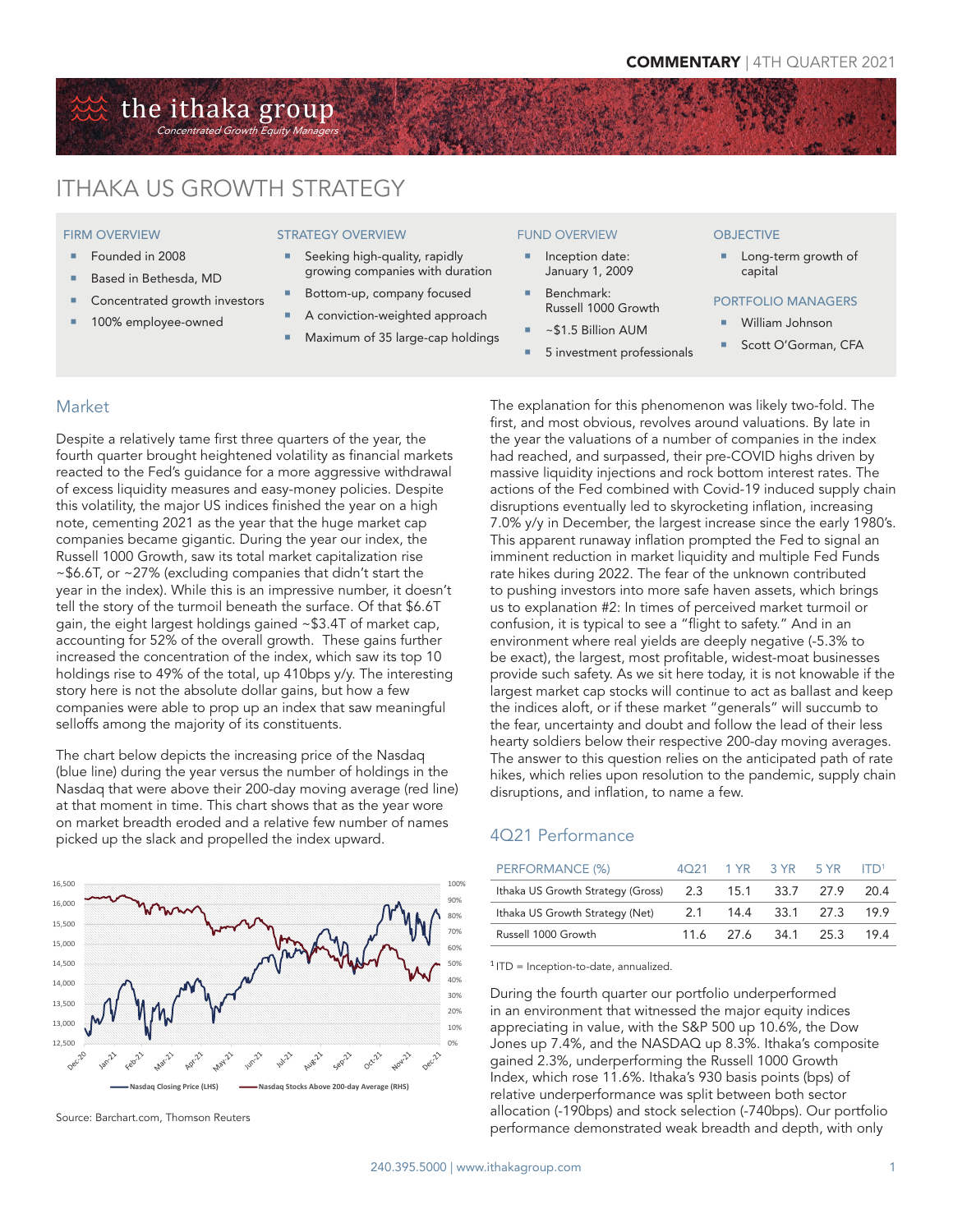28% of our period-end holdings and 25% of our total portfolio weighting outperforming our benchmark.

At the portfolio sector level, Ithaka realized negative relative returns in all four sectors in which we hold active bets. The two main storylines for our portfolio's lackluster performance were 1) there was a broad-based rotation out of 'riskier' or 'expensive' growth stories into more 'stable' or 'safe' growth stories and 2) there was an aggressive rotation out of Fintech, likely due to heightened valuations and fears surrounding the Omicron variant of COVID-19. With regard to #1, there have always been (and will always be) moments in time when all at once investors decide to pull in their horns and sell stocks they perceive to be overvalued, irrespective of the underlying business's strength or competitive advantages. In our tenure at Ithaka, we have seen this multiple times, with the first and fourth quarters of 2016, and the fourth quarter of 2018, coming readily to mind. While in the short term this type of price action is frustrating, we continue to like the companies we own and are confident investors will return to our names as they deliver the underlying fundamentals to justify their valuations.

# Contributors and Detractors

| <b>DETRACTORS</b> |  |
|-------------------|--|
| PayPal            |  |
| <b>Block</b>      |  |
| Mercadol ibre     |  |
| Twilio            |  |
| Veeva Systems     |  |
|                   |  |

# Top Contributors

#### NVIDIA Corporation (NVDA)

NVIDIA is the market leader in visual computing through the production of high-performance graphics processing units (GPUs). The company targets four large and growing markets: Gaming, Professional Visualization, Data Center, and Automotive. NVIDIA's products have the potential to lead and disrupt some of the most exciting areas of computing, including: data center acceleration, artificial intelligence, machine learning and autonomous driving. The stock's strong quarterly return was due to unprecedented demand for the company's GPUs, with particular strength in Gaming (partially driven by cryptocurrency mining) and the Data Center.

#### Microsoft Corporation (MSFT)

Microsoft builds best-in-class platforms and provides services that help drive small business productivity, large business competitiveness, and public-sector efficiency. Microsoft's products include operating systems, cross-device productivity applications, server applications, software development tools, video games, and business-solution applications. The company also designs, manufactures, and sells devices, including PCs, tablets, and gaming/entertainment consoles that all integrate with Azure, its cloud computing service. In the quarter Microsoft benefited from overall strong market-wide performance and the perception that the company's price-to-earnings multiple is cheap relative to its post pandemic growth profile.

#### Apple Inc. (AAPL)

Apple is a global consumer electronics and software company that designs and markets mobile communications devices (iPhones), personal computers (Macs), multi-purpose tablets (iPads), and wearables (Apple Watch, AirPods), Home and Accessories. The company also sells a number of high-margin consumer services including Advertising, AppleCare, Cloud Services, Digital Content, and Payment Services. Apple outperformed in the quarter despite missing F4Q21 earnings estimates, as industry wide silicon shortages impacted the company's top-line to the tune of \$6B. Despite the headwinds analysts praised the company for its cash generation and continue to believe we are in the midst of an iPhone super cycle that will drive growth for years to come.

# Top Detractors

### PayPal Holdings, Inc. (PYPL)

PayPal is a leading payment technology platform that enables consumers and businesses to securely send and receive online and mobile payments, without disclosing payment card data. At year-end 2021, management is anticipating >430M active accounts from over 200 markets around the world. In the fourth quarter PayPal's stock sold off following a mixed quarterly announcement that saw the company beat Street expectations on all but the top-line. In addition to the mixed quarter, market participants seem to be pricing in potentially weak consumer spending growth in 2022 as tightening financial conditions limit consumers' desire and ability to increase consumption.

#### Block, Inc. (SQ)

Block, formally known as Square, offers its customers a cohesive commerce ecosystem that helps merchants of all sizes start, run, and grow their businesses. Block has expanded well beyond its inaugural white dongle payments reader, offering merchants a number of new hardware products (Square Register, Square Terminal, Contactless Reader, etc.) and software products (employee management, payroll, eCommerce, marketing, loyalty, etc.) to resolve various customer pain points. In the fourth quarter Block's stock sold off following a quarterly announcement that missed Street expectations on the top-line and met on the bottom. Management guided to growing expenses in 2022, limiting profit growth to capture additional market share. The combination of the earnings miss and expectations for weak consumer spending growth in 2022 led to the selloff.

## MercadoLibre, Inc. (MELI)

MercadoLibre is the leading e-commerce network/platform in Latin America, connecting merchants and consumers through its industry-leading brands and technology. In addition to its e-commerce prowess, Mercado also owns the dominant regional digital payments platform, MercadoPago. MercadoPago has recently made huge strides in processing payments for offplatform transactions, in addition to processing payments for its own family of websites (on-platform). MercadoLibre continues to benefit from a flywheel effect, as each business under the Mercado umbrella helps bring more users into the ecosystem, leading to more merchants and product availability, which attracts more users. In the quarter MercadoLibre suffered from increased selling in response to the prospect of higher interest rates that impacted high-growth, high-multiple stocks.